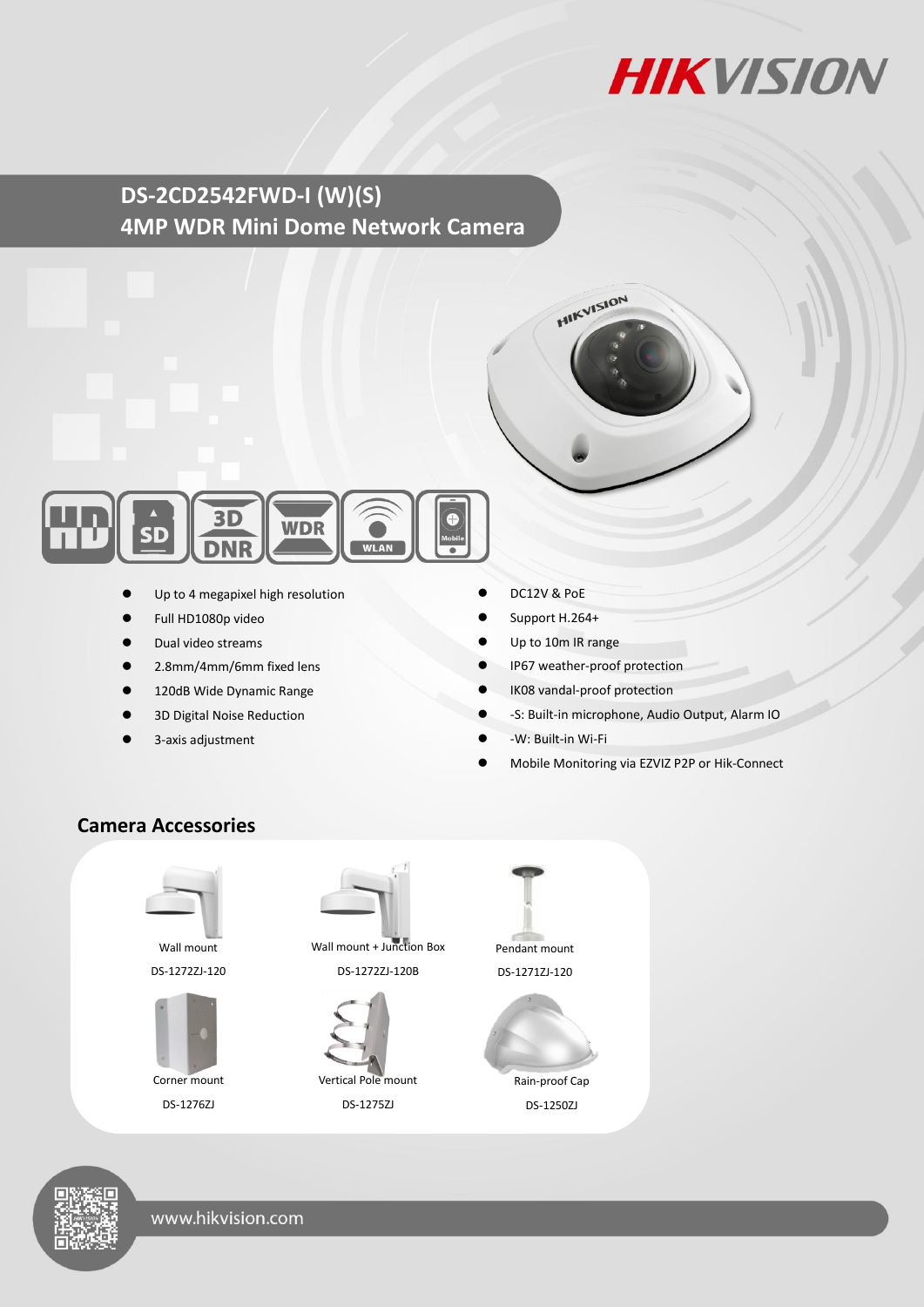# **DS-2CD2542FWD-I (W)(S) 4MP WDR Mini Dome Network Camera**



## **Specification**

| Camera                     |                                                                                                                                                                                                                                |  |
|----------------------------|--------------------------------------------------------------------------------------------------------------------------------------------------------------------------------------------------------------------------------|--|
| <b>Image Sensor</b>        | 1/3" Progressive Scan CMOS                                                                                                                                                                                                     |  |
| Min. Illumination          | 0.01Lux @ (F1.2, AGC ON), 0 Lux with IR                                                                                                                                                                                        |  |
| <b>Shutter Speed</b>       | $1/3$ s to $1/100,000$ s                                                                                                                                                                                                       |  |
| Lens                       | 2.8mm, 4mm, 6mm @ F2.0, angle of view: 106°(2.8mm), 83°(4mm), 55.4°(6mm)                                                                                                                                                       |  |
| Lens Mount                 | M12                                                                                                                                                                                                                            |  |
| Day & Night                | IR cut filter with auto switch                                                                                                                                                                                                 |  |
| <b>DNR</b>                 | 3D DNR                                                                                                                                                                                                                         |  |
| Wide<br>Dynamic            | 120dB                                                                                                                                                                                                                          |  |
| Angle<br>οf                | Pan: -30° ~ 30°, Tilt: 0 ~ 75°, Rotation: 0 ~ 360°                                                                                                                                                                             |  |
| <b>Compression</b>         |                                                                                                                                                                                                                                |  |
| Video                      | H.264 / MJPEG/H.264+                                                                                                                                                                                                           |  |
| H.264 Type                 | Main Profile                                                                                                                                                                                                                   |  |
| Video Bit Rate             | 32 Kbps $\sim$ 16 Mbps                                                                                                                                                                                                         |  |
| <b>Dual Streams</b>        | Support                                                                                                                                                                                                                        |  |
| Audio                      | G.711/G.722.1/G.726/MP2L2 *only for -S models                                                                                                                                                                                  |  |
| Audio Bit rate             | 64Kbps(G.711) / 16Kbps(G.722.1) / 16Kbps(G.726) / 32-128Kbps(MP2L2)<br>*only for -S models                                                                                                                                     |  |
| <b>Image</b>               |                                                                                                                                                                                                                                |  |
| Max. Resolution            | 2688×1520                                                                                                                                                                                                                      |  |
| Max Frame Rate             | 50Hz: Main stream:20fps(2688×1520),25fps(1920×1080),25fps(1280×720), Sub stream:25fps(352×288),25fps(640×360)<br>60Hz: Main stream:20fps(2688×1520),30fps(1920×1080),30fps(1280×720),Sub stream: 30fps(352×240),30fps(640×360) |  |
| <b>Image Setting</b>       | Rotate Mode, Saturation, Brightness, Contrast, Sharpness adjustable by client software or web browser                                                                                                                          |  |
| <b>BLC</b>                 | Support, zone configurable                                                                                                                                                                                                     |  |
| <b>ROI Codec</b>           | Support                                                                                                                                                                                                                        |  |
| <b>Network</b>             |                                                                                                                                                                                                                                |  |
| Network Storage            | NAS (Support NFS, SMB/CIFS), ANR                                                                                                                                                                                               |  |
| Detection                  | Intrusion detection, Line crossing detection, Motion detection, Dynamic analysis                                                                                                                                               |  |
| <b>Face Detection</b>      | Detects the face appears in the surveillance scene and triggers linkage methods such as alarm info and email info                                                                                                              |  |
| Alarm Trigger              | Tampering alarm, Network disconnect, IP address conflict, Storage exception                                                                                                                                                    |  |
| Protocols                  | TCP/IP, UDP, ICMP, HTTP, HTTPS, FTP, DHCP, DNS, DDNS, RTP, RTSP, RTCP, PPPOE, NTP, UPnP, SMTP, SNMP, IGMP,<br>802.1X, QoS, IPv6, Bonjour                                                                                       |  |
| <b>General Function</b>    | One-key reset, Anti-flicker, heartbeat, mirror, password protection, privacy mask, watermark, IP address filtering,<br>Anonymous access                                                                                        |  |
| Standard                   | ONVIF (PROFILE S, PROFILE G), ISAPI                                                                                                                                                                                            |  |
| <b>Interface</b>           |                                                                                                                                                                                                                                |  |
| Communication<br>Interface | 1 RJ45 10M/100M Ethernet port                                                                                                                                                                                                  |  |
| On-board                   | Built-in Micro SD/SDHC/SDXC slot, up to 128GB                                                                                                                                                                                  |  |
| Alarm interface            | 1x alarm I/O *only for -S models                                                                                                                                                                                               |  |
| Audio interface            | Built-in microphone and 1x audio output<br>*only for -S models                                                                                                                                                                 |  |
| Reset                      | Yes                                                                                                                                                                                                                            |  |